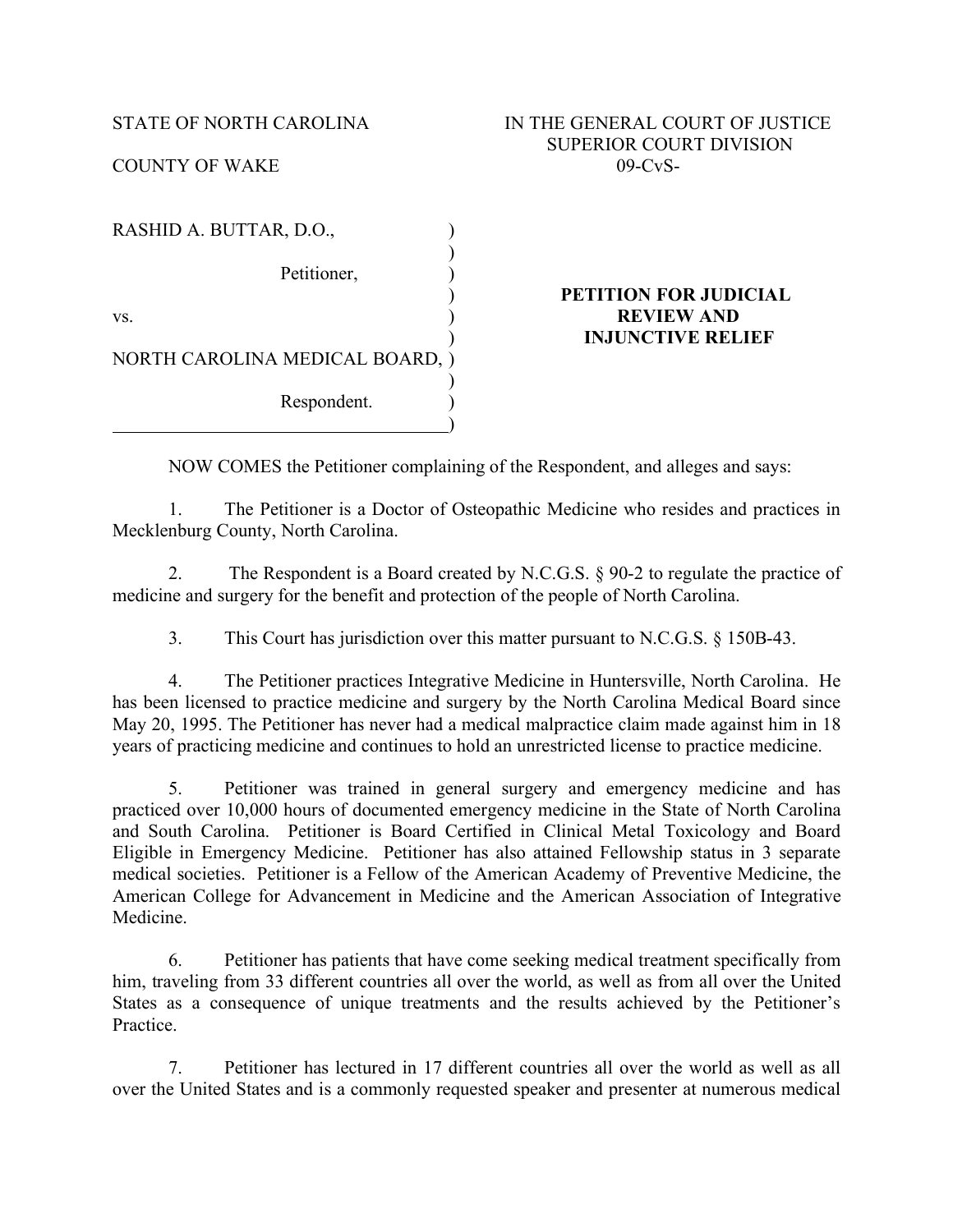conferences, lecturing to as many as 2,500 doctors at a time, and has presented professional lectures in excess of 140 times in the last six years.

8. Petitioner served on the state level as President of the North Carolina Integrative Medical Society for 3 terms, from 2003 until 2008.

9. Petitioner currently serves on the national level as Chairman of the American Board of Clinical Metal Toxicology and has served in this capacity since 2006.

10. Petitioner has also served as Curriculum Chair, Treasurer and Vice Chairman of the American Board of Clinical Metal Toxicology previous to being elected Chairman in 2006. The Petitioner has also served in various capacities on various boards of different medical organizations over the last 10 years.

11. In December 2001, the Petitioner received an unannounced visit from an investigator of the North Carolina Medical Board who asked to randomly review medical charts maintained by the Petitioner. At that time, there was no outstanding complaint, and the investigator did not give a reason for the visit.

12. The North Carolina Medical Board investigator re-visited Petitioner's office in January 2002 to pick up the records, as requested.

13. In June 2002, the North Carolina Medical Board, again, visited the Petitioner's office unannounced to ask further questions regarding Petitioner's practice. Again, the Petitioner was assured that there were no outstanding complaints against him.

14. In September 2002, an investigator from the North Carolina Medical Board, again, visited the Petitioner's office unannounced to ask further questions. At this time, there were still no complaints against the Petitioner.

15. In January 2003, an investigator of the North Carolina Medical Board, again, visited the Petitioner's office unannounced and asked further questions. There were still no complaints that were being investigated on behalf of the Respondent against the Petitioner. The investigator asked the Petitioner to contact the NCMB because she was uncertain as to why she was being repetitively sent to the Petitioner's office. She also discussed setting up an appointment with the Petitioner for her own child to be seen.

16. In February 2003, the Petitioner was instrumental in forming the North Carolina Integrative Medical Society. The North Carolina Integrative Medical Society (NCIMS) was formed because integrative medical physicians in North Carolina were subject to unfair and discriminatory actions.

17. At the second meeting of that group, the Petitioner was voted President, and this group of physicians voted to begin an effort to lobby the North Carolina General Assembly for a change in the laws relating to the North Carolina Medical Board.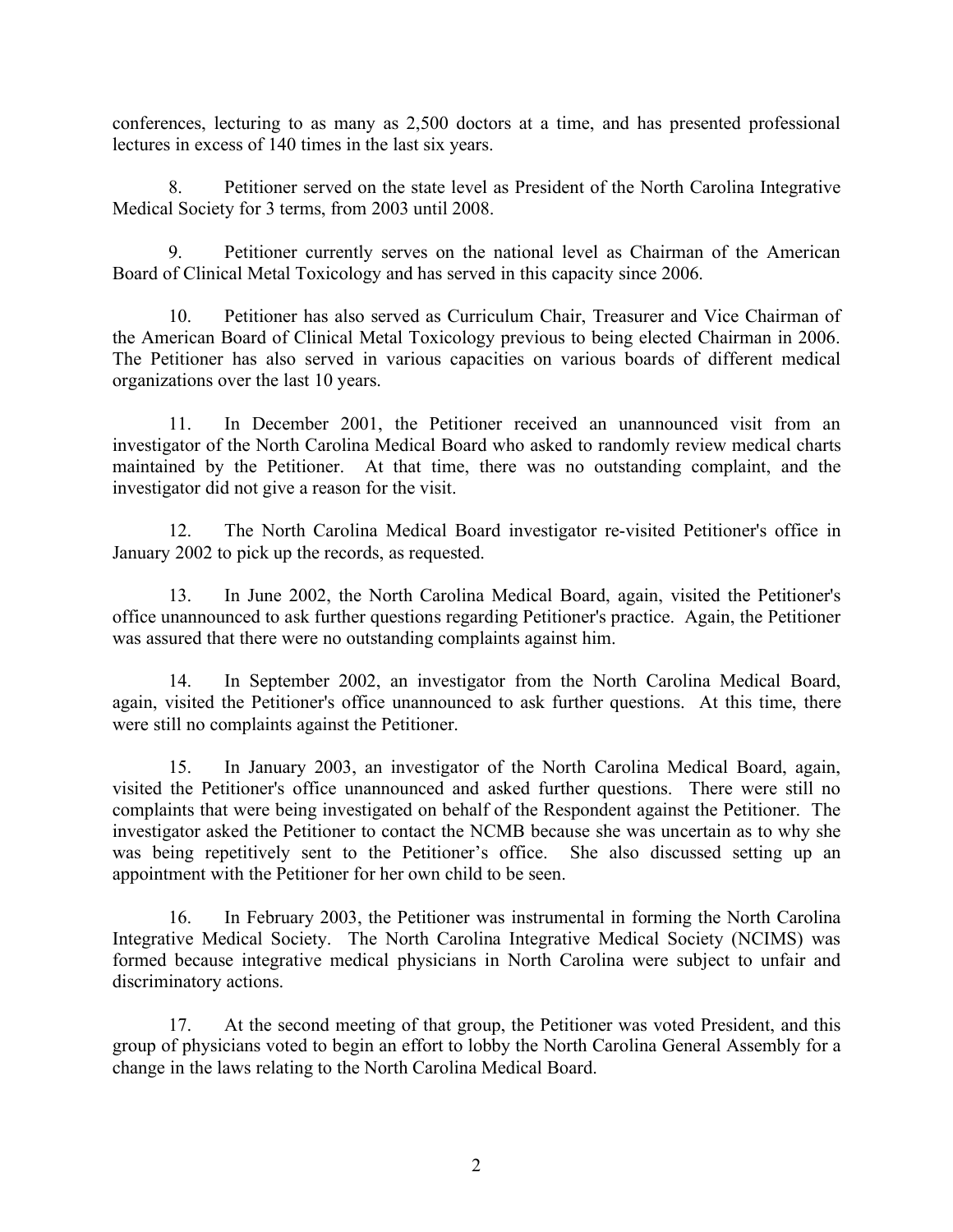18. On April 21, 2003, a press conference was arranged by the North Carolina Integrative Medical Society at the State Capitol in Raleigh to announce its intentions with regard to the reform legislation. Petitioner spoke strongly against the Respondent's unfair and discriminatory actions against doctors practicing specific forms of natural medicine (such as metal toxicity, nutritional intervention, general detoxification, oxidative treatments, lifestyle changes, etc.) and the Respondent's obvious laxity in disciplining doctors that have recurrent issues of malpractice and/or the negligent practice of medicine causing documented medical harm to the public.

19. The North Carolina Medical Board and the North Carolina Medical Society attempted to dissuade Petitioner from providing testimony (scheduled as a result of the press conference) to the House Health Committee the following day. During the meeting, counsel for the North Carolina Medical Board, stated in public forum that the Board had a very tough time keeping up with complaints that needed to be investigated, citing that over 1,750 complaints arise each year and the Medical Board has to select the 350 worst claims on which to follow up and investigate.

20. When asked by North Carolina Integrative Medical Society lobbyist, Janis Ramquist, in light of the above statement, why the North Carolina Medical Board was investigating the Petitioner, Medical Board counsel Thomas Mansfiled responded, "Dr. Buttar's case was an anomaly." Still no complaint or charge was made against the Petitioner, despite five visits by the Respondent and seventeen months of time having transpired.

21. On April 22, 2003, the Petitioner testified in front of the North Carolina House Health Committee in favor of Session Law 2003-366 (House Bill 886) which is entitled "An Act to Amend Certain Provisions of Article 1, Chapter 90 of the General Statutes Relating to the North Carolina Medical Board and the Practice of Medicine" and referred to the Respondent as a "rogue cop" violating Due Process for physicians and ignoring the law passed in 1993 by the North Carolina legislature.

22. After the Petitioner's testimony, the bill passed the House by a vote of 110 to 6. The bill was ratified and passed by the General Assembly on July 18, 2003, and signed into law by Governor Easley on August 1, 2003.

23. On May 7, 2003, approximately two weeks after the Petitioner testified in favor of Session Law 2003-366, the North Carolina Medical Board sent to the Petitioner a letter asking him to appear in a non-public informal inquiry before a committee of the Board on June 19, 2003, to discuss his "practice of medicine in general . . . involvement with Trans D-Tropin and V-SAB Labs, and his research studies." The letter warned the Petitioner that he was entitled to be accompanied by counsel and that he would be read a statement of his rights.

24. This same week, Petitioner was independently ranked among the Top 50 Doctors in the United States by Dr. Steven Sinatra from the University of Connecticut, School of Medicine, Philips Publishing and Healthy Directions, Inc.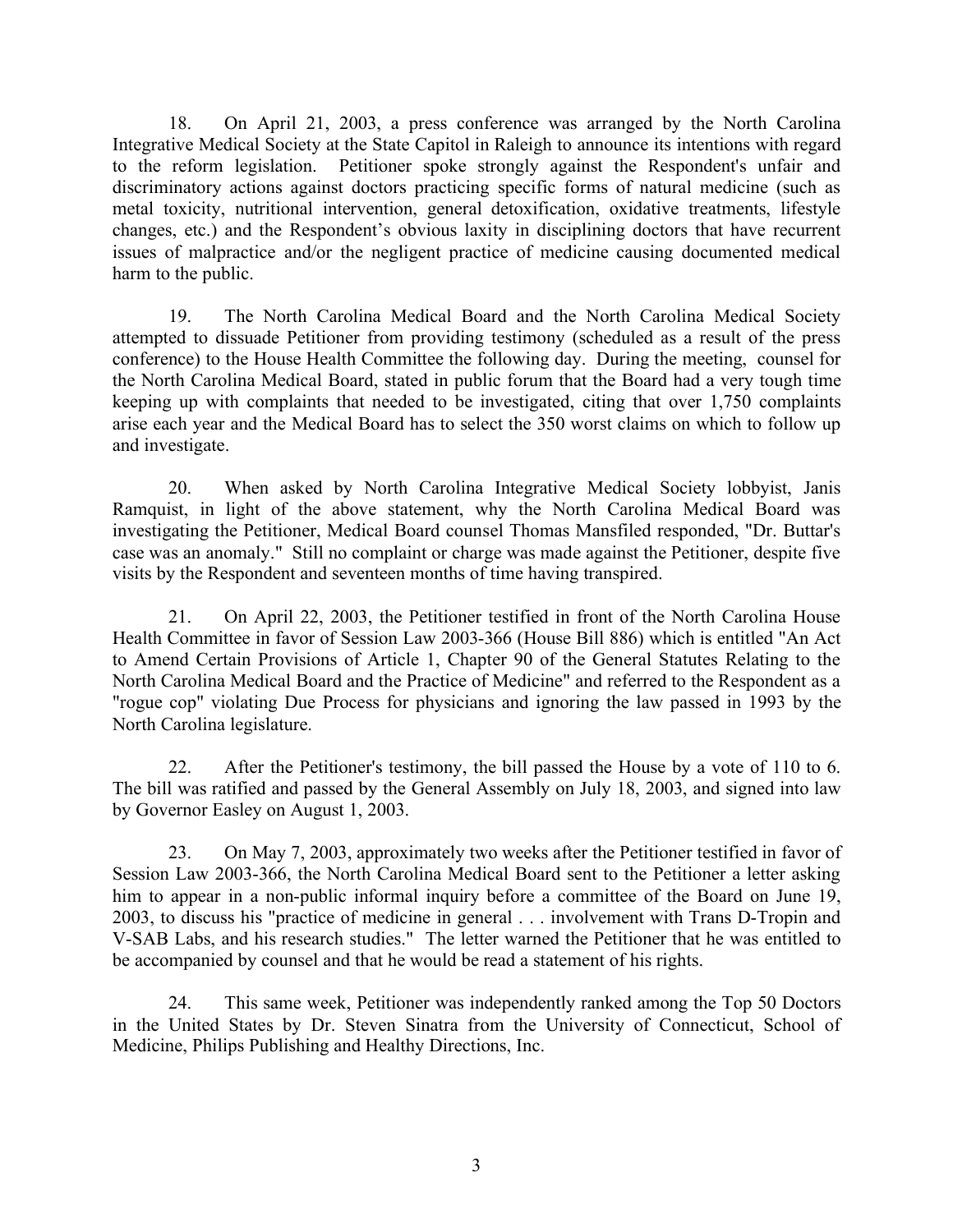25. Upon receipt of the request for an informal inquiry before the Board in 2003, the Petitioner made request to counsel to record the informal interview. This request was denied by the Executive Director of the Medical Board.

26. Thereafter Petitioner filed an action in Mecklenburg County Superior Court against the North Carolina Medical Board requesting a temporary restraining order and a mandatory injunction requiring the Board to allow Petitioner to have a court reporter present during the informal inquiry session.

27. After appearing before a Superior Court Judge, counsel to the Board and Petitioner reached a settlement agreement in which the Petitioner was permitted to record the informal inquiry before the Board.

28. The Board conducted the informal interview with the Petitioner on January 22, 2004. Following that inquiry, the Executive Director of the Medical Board wrote to the Petitioner to inform him that the Board would be taking no further action against him and stated in part:

In a world full of new approaches to health care, the Board is reassured that you, as one of its licensees, understand the importance of upholding the fundamental precepts of medicine establishing a therapeutic relationship with patients based on their best interests; bringing to them all of the available knowledge and information; providing full disclosure; and keeping complete and accurate records; and providing appropriate continuity of care.

29. In 2004, Petitioner was invited to give special testimony in front of the United States Congress. He testified on May 6, 2004, in front of the Congressional Subcommittee on Human Rights and Wellness in Washington, D.C., on the subject of children suffering from Autism and Austism Spectrum Disorder. The Petitioner gave testimony of the relationship between heavy metal toxicity and it's causative effect in the developing mind of children, resulting in developmental delays and Autism.

30. Petitioner was accompanied by 10 children that were his patients he recovered using his treatment for this affliction, including his own son who remains the youngest formal witness ever to testify in front of the US Congress at the age of 5 (story in the New York Times Best Seller, "Evidence of Harm".

31. In 2005, Petitioner founded and became President of the Advanced Medical Education and Services, Physician Services (AMESPA). This organization provided fully accredited ACCME continuing medical education courses to physicians in fields of integrative and alternative medicine. Petitioner conducted four courses with independent auditors assigned from a local continuing medical education provider, Charlotte AHEC, and received the highest evaluation scores for the 2005 courses accredited through Charlotte AHEC.

32. In 2006, Petitioner was informed by the Director of Charlotte AHEC that she had been pressured about discontinuing the medical education accreditation for the courses taught through AMESPA. The Medical Director told Petitioner that "the powers that be" were putting a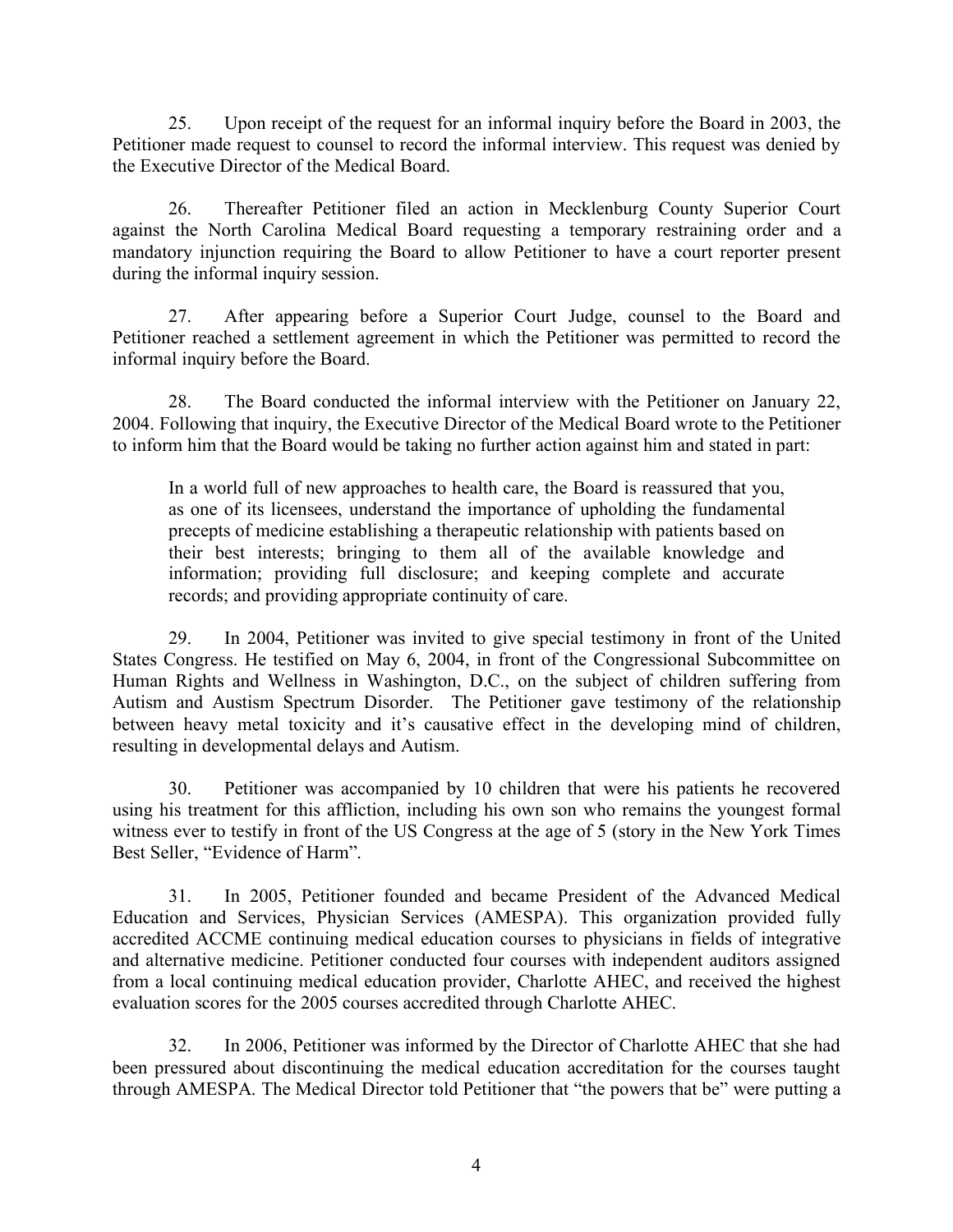lot of pressure on Charlotte AHEC to drop the accreditation for the Petitioner's courses because it was "legitimizing integrative medicine" and "they will NOT allow that to occur."

33. In 2005, Petitioner was notified by the staff of Congressman Istook of Oklahoma that he had been nominated for the National Institute of Health "Directors Innovative Pioneer Award" by Congressman Dan Burton of Indiana and Congresswoman Diane Watson of California for his internationally recognized work in treating children afflicted with developmental delays and the Autism Spectrum disorders.

34. In 2006, Petitioner was elected to serve on the Board of American Association for Health Freedom in Washington, D.C.

35. In 2006, Petitioner became the President for the Centers for Advanced Medicine Physician Associates (CAMPA).

36. In mid 2006, Petitioner received another visit from a North Carolina Medical Board Investigator. Petitioner was informed that there were four complaints against him from 2004 to 2006. Of the four complaining parties, Petitioner had never met any of them.

37. One of the four was a patient who was seen by Petitioner's Nurse Practitioner. That patient who was self referred for heavy metal toxicity was dismissed from the Practice because she attempted to reverse credit card charges she had made for her treatment. That patient then threatened Petitioner's Practice that she would complain to the NCMB if she did not get a refund for services that had already been rendered.

38. When patient was not refunded, she filed suit against the Petitioner, who counter sued to collect the outstanding balance of the bill from the patient. Petitioner was granted a default judgment because the patient failed to attend the trial of the case.

39. The other three complaints were from individuals who have never met the Petitioner, never visited the Petitioner's practice, and had not participated in the care of the patients they were complaining about. All the complaints involved terminally ill cancer patients. All 3 of the terminally ill patients sought the Petitioner out. All 3 of the terminally ill patients were NOT willing to accept their prognosis and each one wanted to purse an "alternative" and "integrative" approach to their illness. All 3 of the cancer patients in question outlived their life expectancy with documented and witnessed improvement in their quality of life.

40. One complaint was from a family practice doctor that had previously treated one of the terminally ill cancer patients. That patient's family was not aware that the doctor was bringing the complaint against Petitioner. The second complaint was from a nephew of a patient who resided in California. The patient's husband and daughter who had participated directly in her care did not lodge any complaint. The third complaint was from the wife of a patient who was opposed to his seeking alternative treatment for his terminal cancer. The complaining party in that case had stopped payment on a check after the patient's death that the patient himself had written to Petitioner's Practice.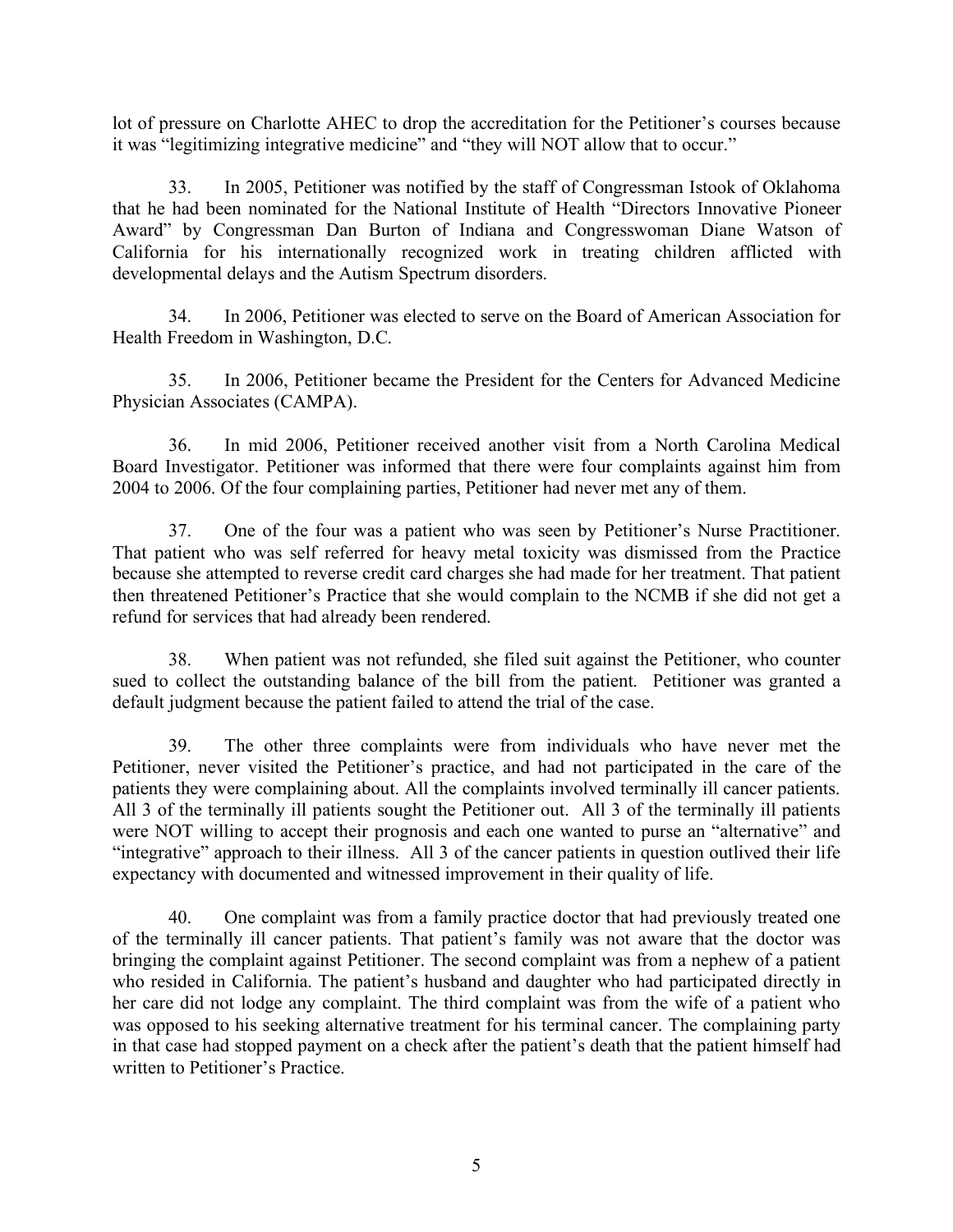41. In November 20, 2007, approximately 17 months after the NCMB investigator had collected the charts of the above 4 cases, the North Carolina Medical Board issued a Notice of Charges and Allegations and Notice of Hearing against Petitioner. The charges alleged that the Petitioner had breached the standards of care in his treatment of four patients.

42. On April 23, 2008, the Hearing Panel of the Medical Board heard evidence regarding the charges. At the end of the hearing, the Panel found that the Petitioner had breached the standard of care and exploited the three cancer patients. The fourth patient did not testify at the hearing and no findings were made on the complaint. The Hearing Panel recommended that the Petitioner's license be suspended with the suspension being stayed provided that the Petitioner did not treat cancer patients or children (despite the fact that no children were in the complaints the Board was considering) and that he not use certain therapies on other patients.

43. Following the Hearing Panel's decision, it came to light that a member of the Medical Board's investigative staff had improper *ex parte* contact with a member of the Hearing Panel during a break in hearing proceedings. It was evident that the *ex parte* communication affected the Panel's deliberations. Notwithstanding the improper contact and with knowledge by counsel for the Medical Board, neither the members of the Board nor Petitioner's counsel were informed of the *ex parte* contact until 2 months after the hearing.

44. Once the *ex parte* communications came to light, counsel to the Petitioner filed a Motion to Declare a Mistrial with the Presiding Officer of the Hearing Panel on September 15, 2008. The Petitioner requested in the Motion that any re-trial of the Notice of Charges against Petitioner be heard by an Administrative Law Judge.

45. On January 30, 2009, the Presiding Officer of the Hearing Panel, Dr. Jannelle Rhyne, issued an Order granting Petitioner's Motion for a new hearing before a new panel of the Board. The Order effectively denied Petitioner's request to have the matter heard by an Administrative Law Judge.

46. The original Notice of Charges, along with the Recommendations of the Hearing panel were published on the Web Site of the North Carolina Medical Board and were available to all members of the North Carolina Medical Board as well as the general public. In addition, Petitioner has publicly and vehemently opposed the oppressive actions of a number of Medical Boards throughout the country, especially the North Carolina Medical Board, against doctors practicing integrative medicine.

47. Petitioner has publicly stated on multiple occasions that the North Carolina Medical Board is a.) "protecting the status quo, under the pretence of protecting the public", b.) "failed to protect the interest of the citizens of North Carolina by following their own agenda of achieving high Nader ratings and the Federation of States Medical Boards' (FSMB) agenda of eliminating holistic, alternative and integrative medicine as practiced by licensed medical doctors" and c.) "protecting the interests and market share of the NC Medical Society". All the above is demonstrated by present and past cases against integrative doctors whose only crime was helping their patients after conventional doctors failed to help. Petitioner has a well established reputation over the last 8 years of openly expressing this opinion and is well known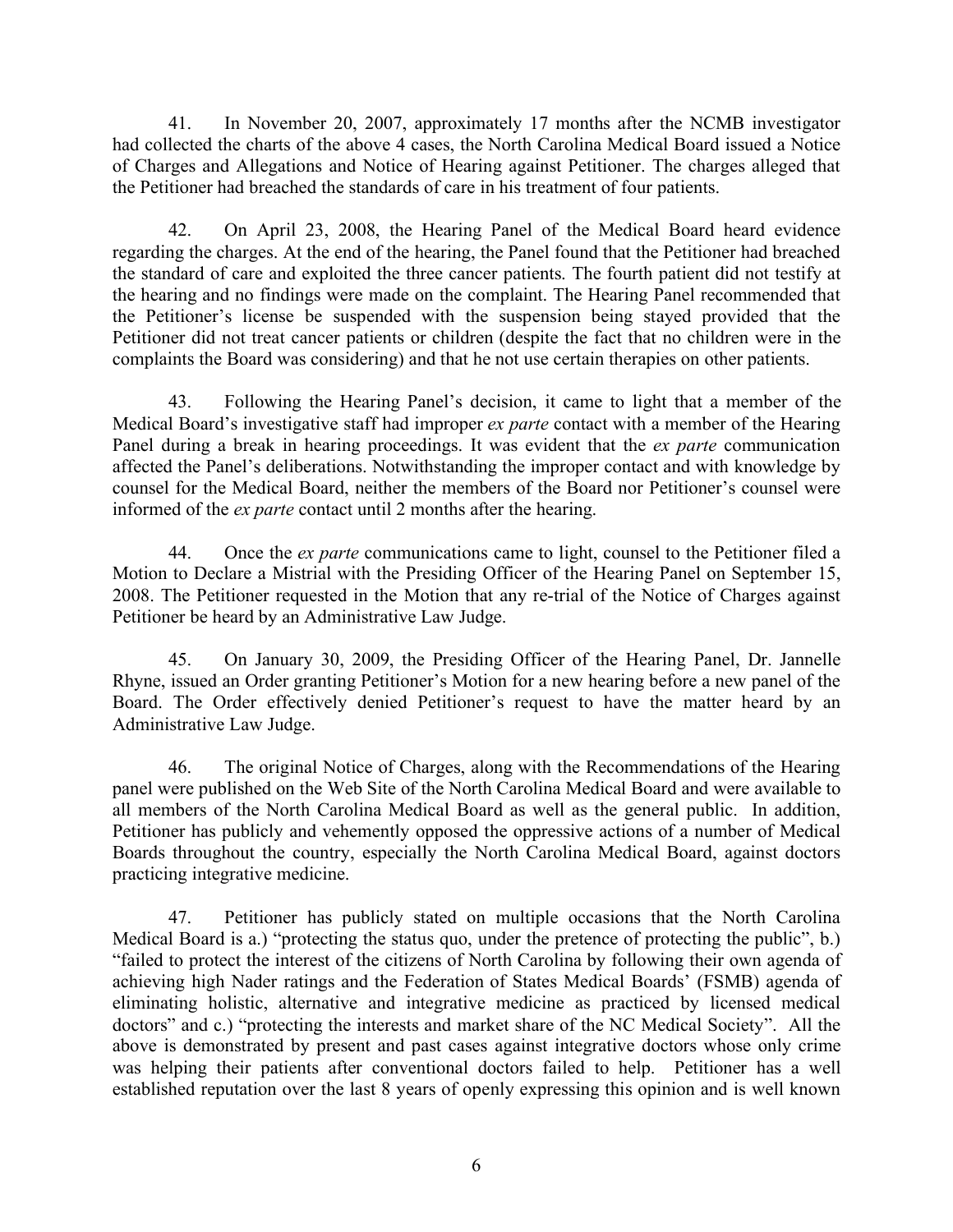in the medical communities of North Carolina as well as a number of other states for his candid public opinions. Petitioner has furthermore served as an Expert Witness in no less than 3 Federal cases on this and other related issues.

48. Due to the long history of the Petitioner's encounters with the North Carolina Medical Board and the Board's demonstrated prejudice against practitioners of alternative and integrative medicine, Petitioner is unable to receive a fair and impartial hearing from any members of the Medical Board.

49. The Request for Relief in Petitioner's Motion to Declare a Mistrial specifically requested that the Presiding Officer of the Hearing Panel grant a new de novo hearing before an administrative law judge pursuant to N.C.G.S. § 150B-40(e).

50. Because the Order entered by the Presiding Officer of the Hearing Panel did not grant the release requested by the Petitioner this Court has jurisdiction to review and modify the ruling. If the Petitioner is forced to exhaust all administrative remedies, he will have to go through a second administrative hearing before the Panel of the North Carolina Board which has demonstrated prejudice against the Petitioners and the type of medicine practiced by the **Petitioner** 

51. The Petitioner should be relieved of the requirement of exhausting administrative remedies and has the right to petition directly to the General Court of Justice, Superior Court Division, for an injunction requiring the de novo hearing of the charges against the Petitioner to be conducted by an Administrative Law Judge.

## **FIRST CAUSE OF ACTION**

52. The allegations of paragraphs  $1 - 51$  are incorporated herein by reference as if set forth fully.

53. The Respondent's refusal to grant Petitioner's Petition for an Administrative Law Judge to hear and decide the evidence at the de nova hearing of the Petitioner's Notice of Charges is an arbitrary and capricious abuse of discretion and should be overturned.

# **SECOND CAUSE OF ACTION**

54. The allegations of paragraphs  $1 - 53$  are incorporated herein by reference as if set forth fully.

55. As a direct and proximate result of the ruling requiring Petitioner to submit to a second hearing before a new panel of the North Carolina Medical Board, the Petitioner will suffer immediate and irreparable injury if the de novo hearing is allowed to proceed without an impartial decision maker.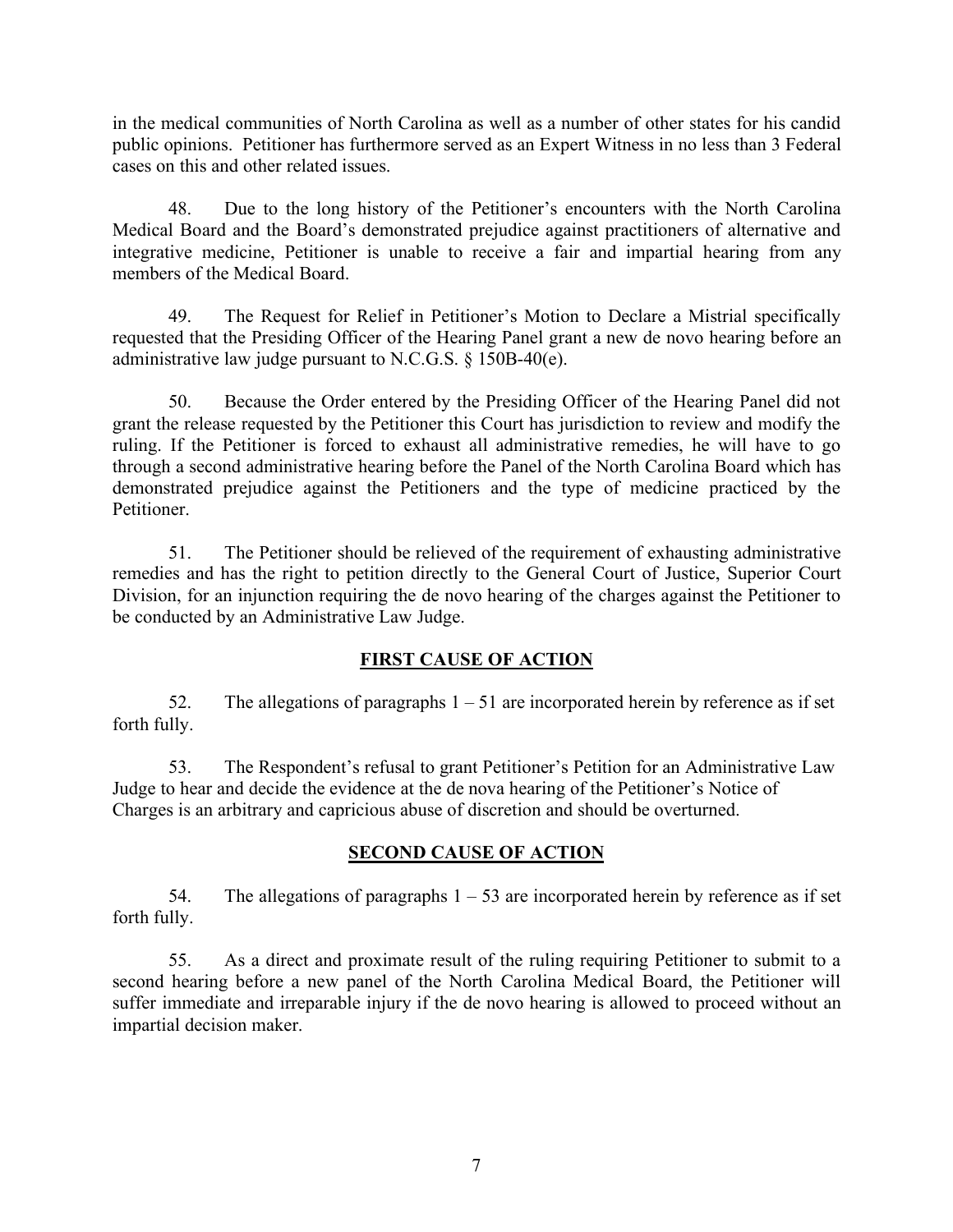56. Pursuant to N.C.G.S. § 150B-48, the Petitioner is entitled to a stay preventing Respondent from issuing a new Notice of Charges and Notice of Hearing on those charges unless said hearing is to be conducted by an Administrative Law Judge.

WHEREFORE, the Petitioner respectfully prays the Court:

1. That the Order dated January 30, 2009 of Dr. Jannelle Rhyne, Past President of the North Carolina Medical Board and Presiding Officer of the Hearing Panel that heard evidence on the Charges against Petitioner, be modified to state that the de novo hearing on any Notice of Charges issued by the Medical Board against the Petitioner be held before an Administrative Law Judge;

2. That this Court issue a stay preventing Respondent from issuing a new Notice of Charges and Notice of Hearing on those charges unless said hearing is to be conducted by an Administrative Law Judge;

3. That the costs of this action be taxed against the Respondent;

4. For such and other further relief as to the Court seems just and proper.

Respectfully submitted, this the 17th day of February, 2009.

H. Edward Knox

 $\mathcal{L}_\text{max}$  , and the set of the set of the set of the set of the set of the set of the set of the set of the set of the set of the set of the set of the set of the set of the set of the set of the set of the set of the Lisa G. Godfrey Attorneys for Petitioner

 $\mathcal{L}_\text{max}$ 

 $\mathcal{L}_\text{max}$ 

FOR THE FIRM: Knox, Brotherton, Knox & Godfrey Post Office Box 30848 Charlotte, N.C. 28230-0848 Phone: (704) 372-1360 Fax: (704) 372-7402

> James B. Maxwell Attorney for Petitioner

FOR THE FIRM: Maxwell, Freeman & Bowman, P.A.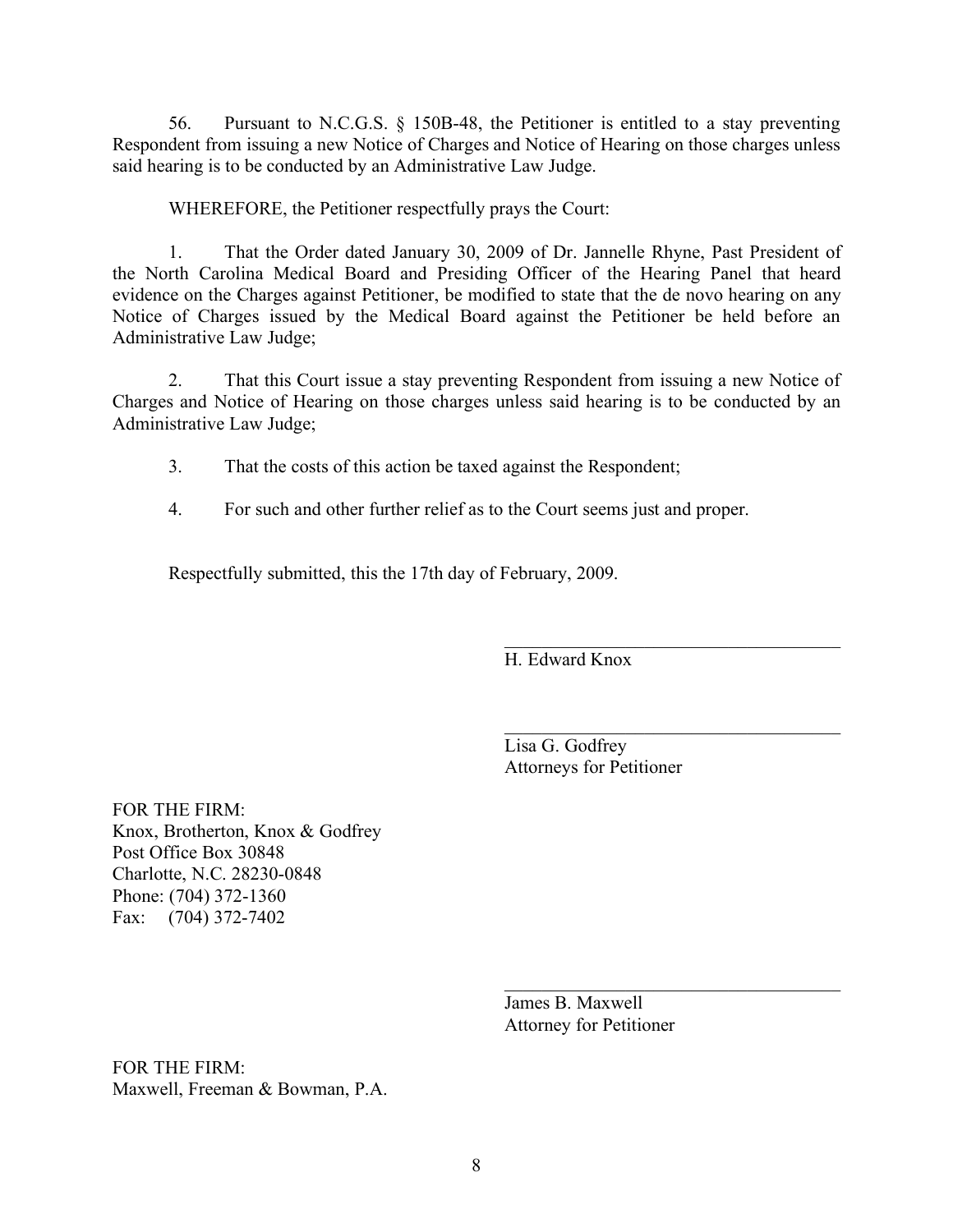Post Office Box 52396 Durham, NC 27717-2396 Phone: (919) 493-6464 Fax: (919) 493-1218 *jmaxwell@mfbpa.com*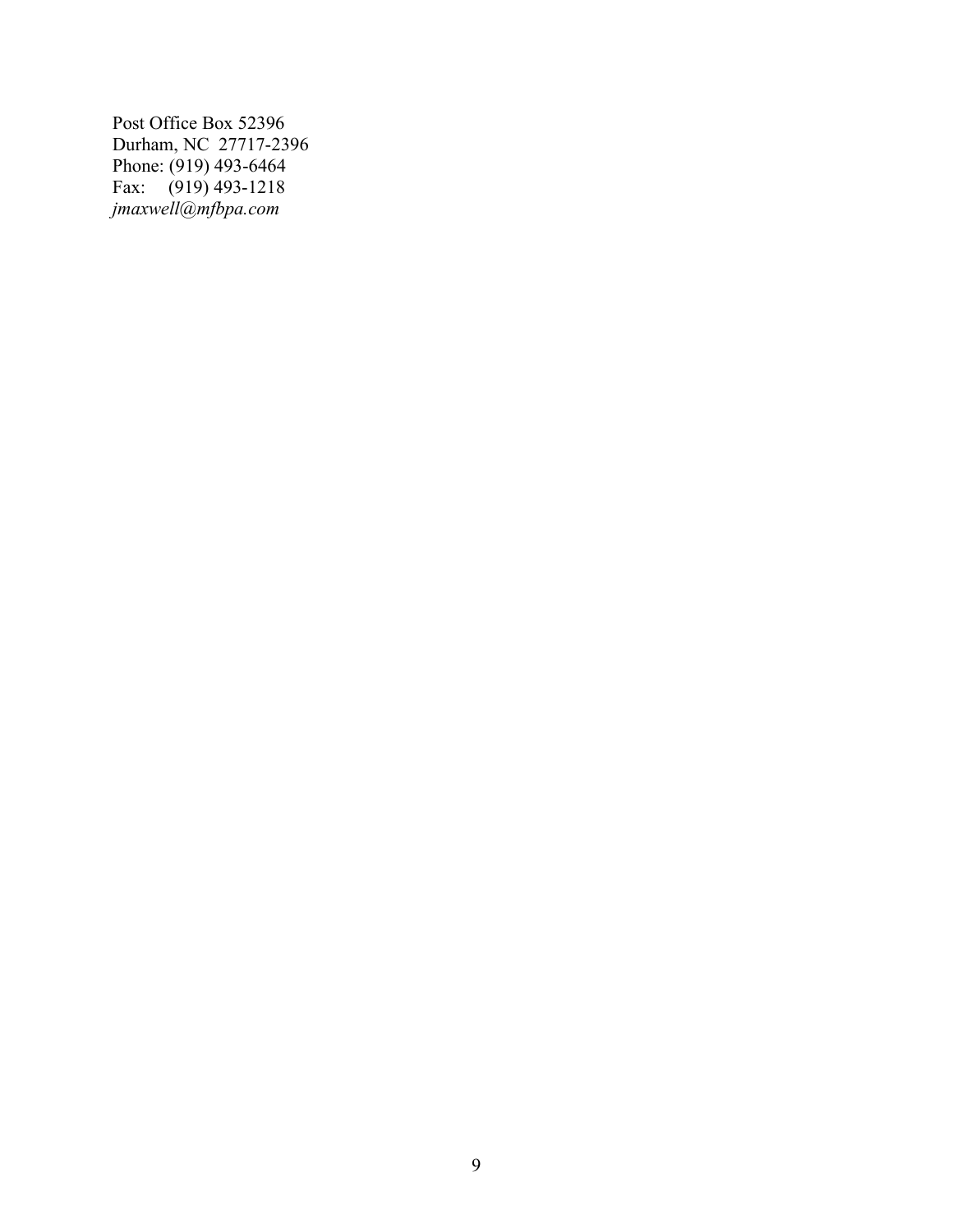### **VERIFICATION**

Rashid A. Buttar, being first duly sworn, deposes and says that he is the Petitioner in the above-entitled action; that he has read the foregoing **PETITION FOR JUDICIAL REVIEW AND INJUNCTIVE RELIEF**; knows the contents thereof; that the same is true of his knowledge except for the matters therein stated upon information and belief; and as to those matters, he believes the same to be true.

Rashid A. Buttar

 $\mathcal{L}_\text{max}$  , and the set of the set of the set of the set of the set of the set of the set of the set of the set of the set of the set of the set of the set of the set of the set of the set of the set of the set of the

Sworn to and subscribed before me this \_\_\_\_\_\_ day of \_\_\_\_\_\_\_\_\_\_\_\_\_\_, 2009.

Notary Public

My Commission expires:

 $\mathcal{L}_\text{max}$  , and the set of the set of the set of the set of the set of the set of the set of the set of the set of the set of the set of the set of the set of the set of the set of the set of the set of the set of the